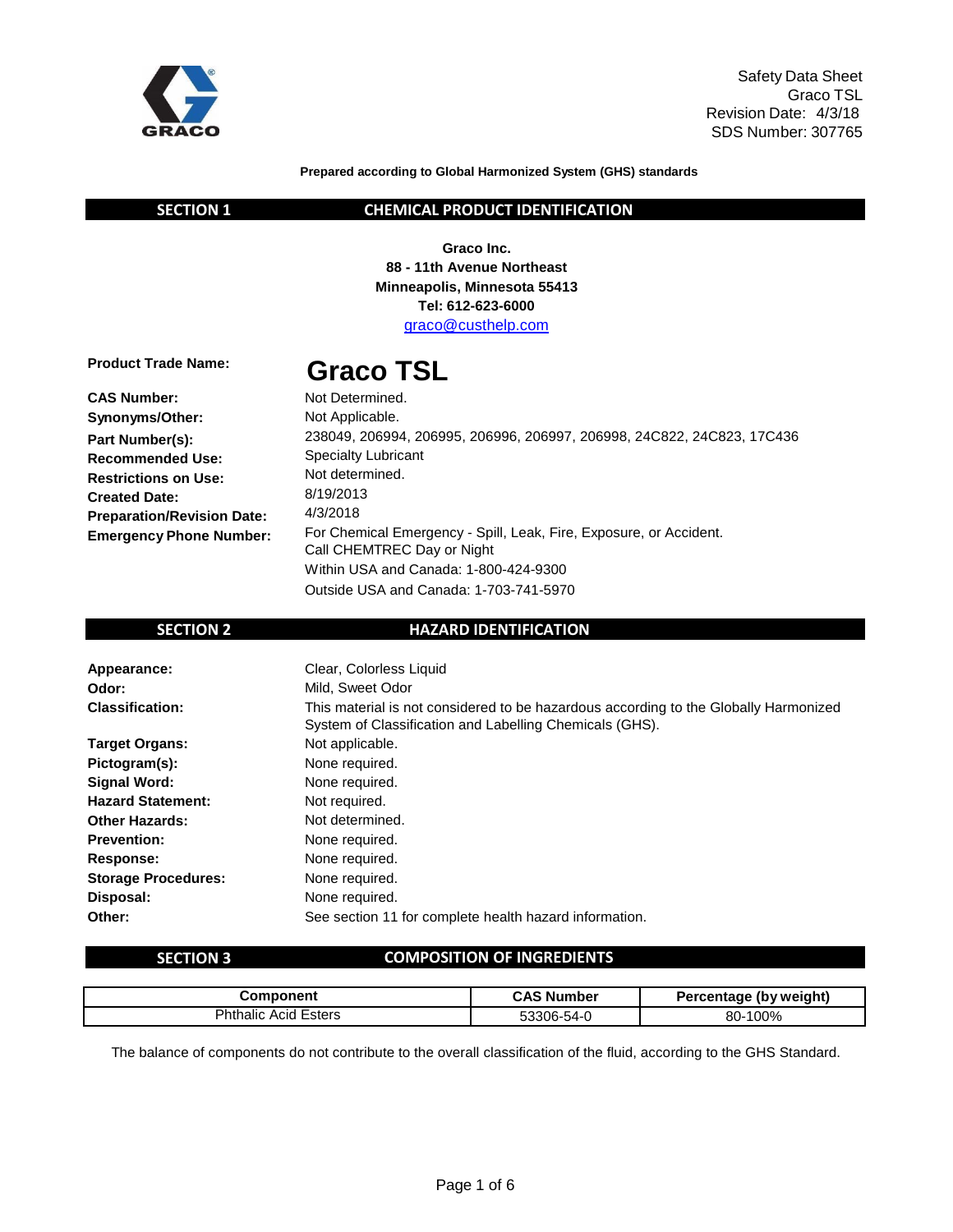

Safety Data Sheet Graco TSL Revision Date: 4/3/18 SDS Number: 307765

### **SECTION 4 FIRST AID MEASURES**

| Eye Contact:         | If irritation occurs, cautiously rinse eyes with lukewarm, gently flowing water for 5<br>minutes, while holding the eyelids open. If eye irritation persists: Get medical<br>advice/attention. |  |
|----------------------|------------------------------------------------------------------------------------------------------------------------------------------------------------------------------------------------|--|
| <b>Skin Contact:</b> | Call a doctor if you feel unwell.                                                                                                                                                              |  |
| Inhalation:          | Get medical advice or attention if you feel unwell or are concerned.                                                                                                                           |  |
| Ingestion:           | If you feel unwell or concerned: Get medical advice/attention. Rinse mouth. Do NOT<br>induce vomiting. If vomiting occurs naturally, lie on your side, in the recovery position.               |  |
| Other:               | No additional information                                                                                                                                                                      |  |

| <b>Flash Point:</b>                  | 240°C by Cleveland Open Cup Tester.                                                                                                                                                                                                                                                                                                                                                                                                                                                                                                                                                         |
|--------------------------------------|---------------------------------------------------------------------------------------------------------------------------------------------------------------------------------------------------------------------------------------------------------------------------------------------------------------------------------------------------------------------------------------------------------------------------------------------------------------------------------------------------------------------------------------------------------------------------------------------|
| <b>Flammable limits:</b>             | Not determined.                                                                                                                                                                                                                                                                                                                                                                                                                                                                                                                                                                             |
| <b>Extinguishing media:</b>          | Use dry chemical, alcohol foam, all purpose AFFF or carbon dioxide to extinguish fire.                                                                                                                                                                                                                                                                                                                                                                                                                                                                                                      |
|                                      | Special firefighting procedures: DO NOT direct a solid stream of water or foam into hot, burning pools of liquid since this<br>may cause frothing and increase fire intensity. Frothing can be violent and possibly<br>endanger any firefighter standing too close to the burning liguid. Use water spray to cool<br>fire exposed containers and structures until fire is out if it can be done with minimal risk.<br>Avoid spreading burning material with water used for cooling purposes. Wear full<br>firefighting turn-out gear (full Bunker gear), and respiratory protection (SCBA). |
| Unusual fire & explosion<br>hazards: | Dense smoke may be generated while burning. Toxic fumes, gases or vapors may<br>evolve on burning. High temperatures may create heavy flammable vapors that may<br>settle along ground level and low spots to create an invisible fire hazard.                                                                                                                                                                                                                                                                                                                                              |
| <b>Byproducts of combustion:</b>     | Fires involving this product may release oxides of carbon, phosphorus, nitrogen and<br>sulfur; reactive hydrocarbons and irritating vapors.                                                                                                                                                                                                                                                                                                                                                                                                                                                 |
| <b>Autoignition temperature:</b>     | Not determined.                                                                                                                                                                                                                                                                                                                                                                                                                                                                                                                                                                             |
| <b>Explosion data:</b>               | Not determined. Care should always be exercised in dust/mist areas.                                                                                                                                                                                                                                                                                                                                                                                                                                                                                                                         |
| Other:                               | Dispose of fire debris and contaminated extinguishing water in accordance with official<br>regulations.                                                                                                                                                                                                                                                                                                                                                                                                                                                                                     |

### **SECTION 6 ACCIDENTAL RELEASE MEASURES**

**SECTION 5 FIRE FIGHTING MEASURES** 

**Spill control procedures (land):** Immediately turn off or isolate any source of ignition (pilot lights, electrical equipment, flames, heaters, etc.). Evacuate area and ventilate. Personnel wearing proper protective equipment should contain spill immediately with inert materials (sand, earth, chemical spill pads of cotton) by forming dikes. Dikes should be placed to contain spill in a manner that will prevent material from entering sewers and waterways. Large spill, once contained, may be picked up using explosion proof, non-sparking vacuum pumps, shovels, or buckets, and disposed of in suitable containers for disposal. If a large spill occurs notify appropriate authorities. In case of road spill or accident contact Chem-Trec (800-424-9300). **Spill control procedures (water):** Try to contain large spills with floating booms to prevent spill from spreading. Remove from surface by skimming or with suitable adsorbents. If a large spill occurs notify appropriate authorities (normally the National Response Center or Coast Guard at 800- 424-8802).

**Waste disposal method:** Do not empty into drains. All disposals must comply with federal, state, and local regulations. The material, if spilled or discarded may be a regulated waste. Refer to state and local regulations. Department of Transportation (DOT) regulations may apply for transporting this material when spilled. See Section 14.

**Other:** CAUTION - If spilled material is cleaned up using a regulated solvent, the resulting waste mixture will be regulated.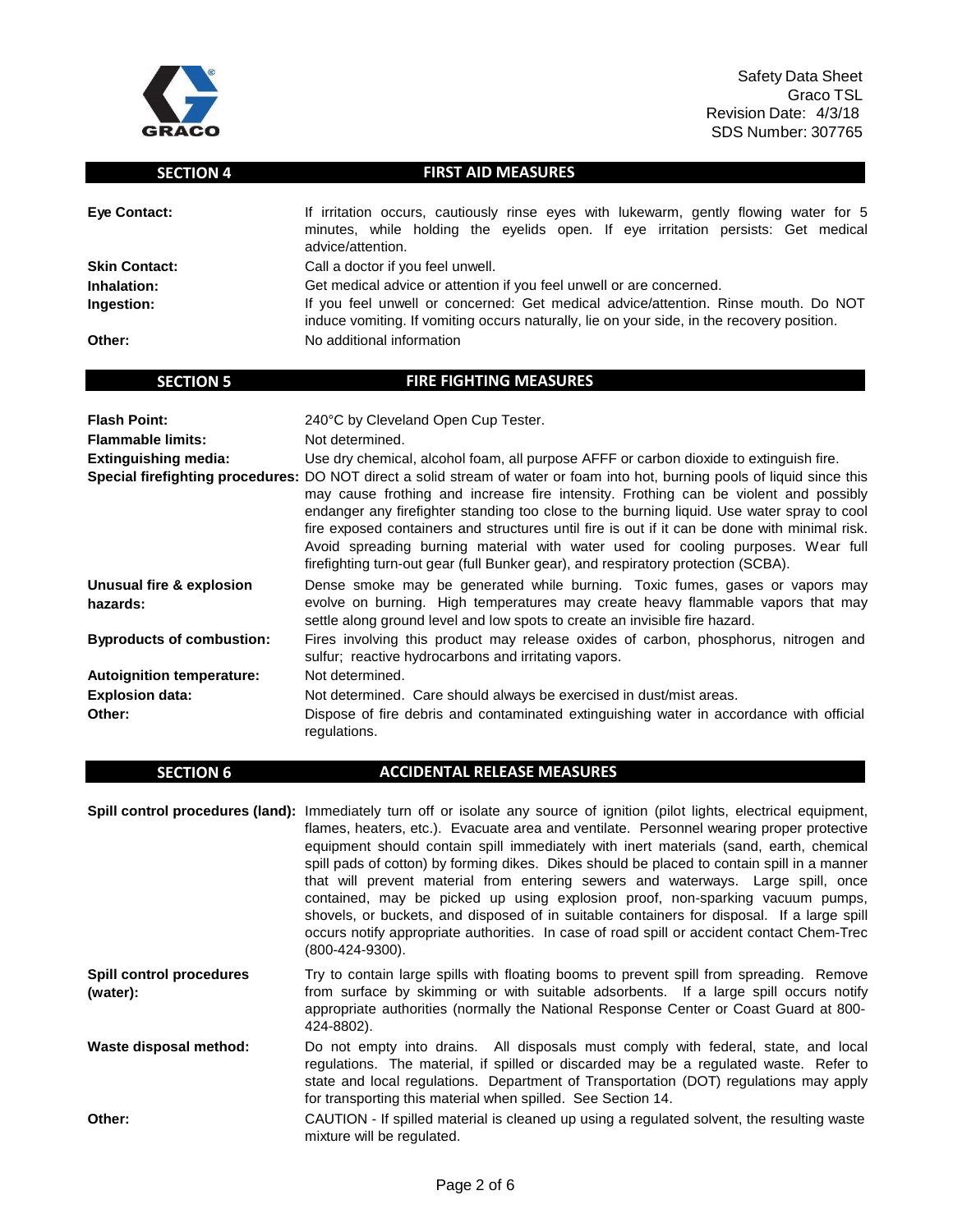

## **SECTION 7 HANDLING AND STORAGE**

| <b>Handling procedures:</b>    | Keep containers closed when not in use. Do not transfer to unmarked containers. Empty<br>containers retain product residue which may exhibit hazards of material, therefore do not<br>pressurize, cut, glaze, weld, or use for any other purposes. Return drums to reclamation<br>centers for proper cleaning and reuse.<br>Handling temperatures should not exceed 60°C (140°F) to minimize danger of burns.<br>Open containers carefully in a well ventilated area or use appropriate respiratory<br>protection. Wash thoroughly after handling. |
|--------------------------------|----------------------------------------------------------------------------------------------------------------------------------------------------------------------------------------------------------------------------------------------------------------------------------------------------------------------------------------------------------------------------------------------------------------------------------------------------------------------------------------------------------------------------------------------------|
| Storage procedures:            | Store containers away from heat, sparks, open flame, or oxidizing materials. Extended<br>storage at excessive temperatures may produce odorous and toxic fumes from product<br>decomposition.                                                                                                                                                                                                                                                                                                                                                      |
| <b>Additional information:</b> | No additional information.                                                                                                                                                                                                                                                                                                                                                                                                                                                                                                                         |
| CEATIANI O                     | <b>EVBOCURE CONTROLS / REBSONIAL BROTECTION</b>                                                                                                                                                                                                                                                                                                                                                                                                                                                                                                    |

### **SECTION 8 EXPOSURE CONTROLS / PERSONAL PROTECTION**

| <b>Personal protection:</b>    | Applicable mainly to persons in repeated contact situations such as packaging of<br>product, service/maintenance, and cleanup/spill control personnel.                                                                                                                                                                                                                                                                                                                                              |  |
|--------------------------------|-----------------------------------------------------------------------------------------------------------------------------------------------------------------------------------------------------------------------------------------------------------------------------------------------------------------------------------------------------------------------------------------------------------------------------------------------------------------------------------------------------|--|
| <b>Respiratory protection:</b> | None required if ventilation is adequate. Otherwise a respiratory protection program<br>meeting OSHA 1910.134 and ANSI Z88.2 requirements must be followed. Where<br>misting may occur, wear an MSHA/NIOSH approved (or equivalent) half-mask form<br>dust/mist air purifying respirator.                                                                                                                                                                                                           |  |
| Eye protection:                | Eye protection is strongly recommended. Wear safety glasses with side shields or<br>vented/splash proof goggles (ANSI Z87.1 or approved equivalent).                                                                                                                                                                                                                                                                                                                                                |  |
| Hand protection:               | Impervious, chemically resistant gloves such as neoprene or nitrile rubber to avoid skin<br>sensitization and absorption.                                                                                                                                                                                                                                                                                                                                                                           |  |
| Other protection:              | Use of an apron and overboots of chemically impervious materials such as neoprene or<br>nitrile rubber is recommended based on level of activity and exposure. If handling hot<br>material use insulated protective equipment. Launder soiled clothes. Properly dispose of<br>contaminated leather articles and other materials which cannot be decontaminated.                                                                                                                                     |  |
| Local control measures:        | Use adequate ventilation when working with material in an enclosed area. Mechanical<br>methods such as fume hoods or area fans may be used to reduce localized vapor/mist<br>areas. If vapor or mist is generated when the material handled, adequate ventilation in<br>accordance with good engineering practice must be provided to maintain concentrations<br>below the specified exposure. Eyewash stations and showers should be available in<br>areas where this material is used and stored. |  |
| Other:                         | Consumption of food and drink should be avoided in work areas where product is<br>present. Always wash hands and face with soap and water before eating, drinking or<br>smoking.                                                                                                                                                                                                                                                                                                                    |  |

# **SECTION 9 PHYSICAL AND CHEMICAL PROPERTIES**

| Appearance:                    | Clear, Colorless Liquid      |
|--------------------------------|------------------------------|
| Odor:                          | Mild, Sweet Odor             |
| <b>Odor threshold:</b>         | Not determined.              |
| pH:                            | Not applicable.              |
| <b>Melting/Freezing point:</b> | Not determined.              |
| Initial boiling point:         | 260°C (500°F) @ 10.000 mmHg. |
| <b>Boiling range:</b>          | Not determined.              |
| <b>Flash point:</b>            | $240^{\circ}$ C.             |
| <b>Evaporation rate:</b>       | Not determined.              |
| <b>Flammability:</b>           | Not determined.              |
| Upper flammable limit:         | Not determined.              |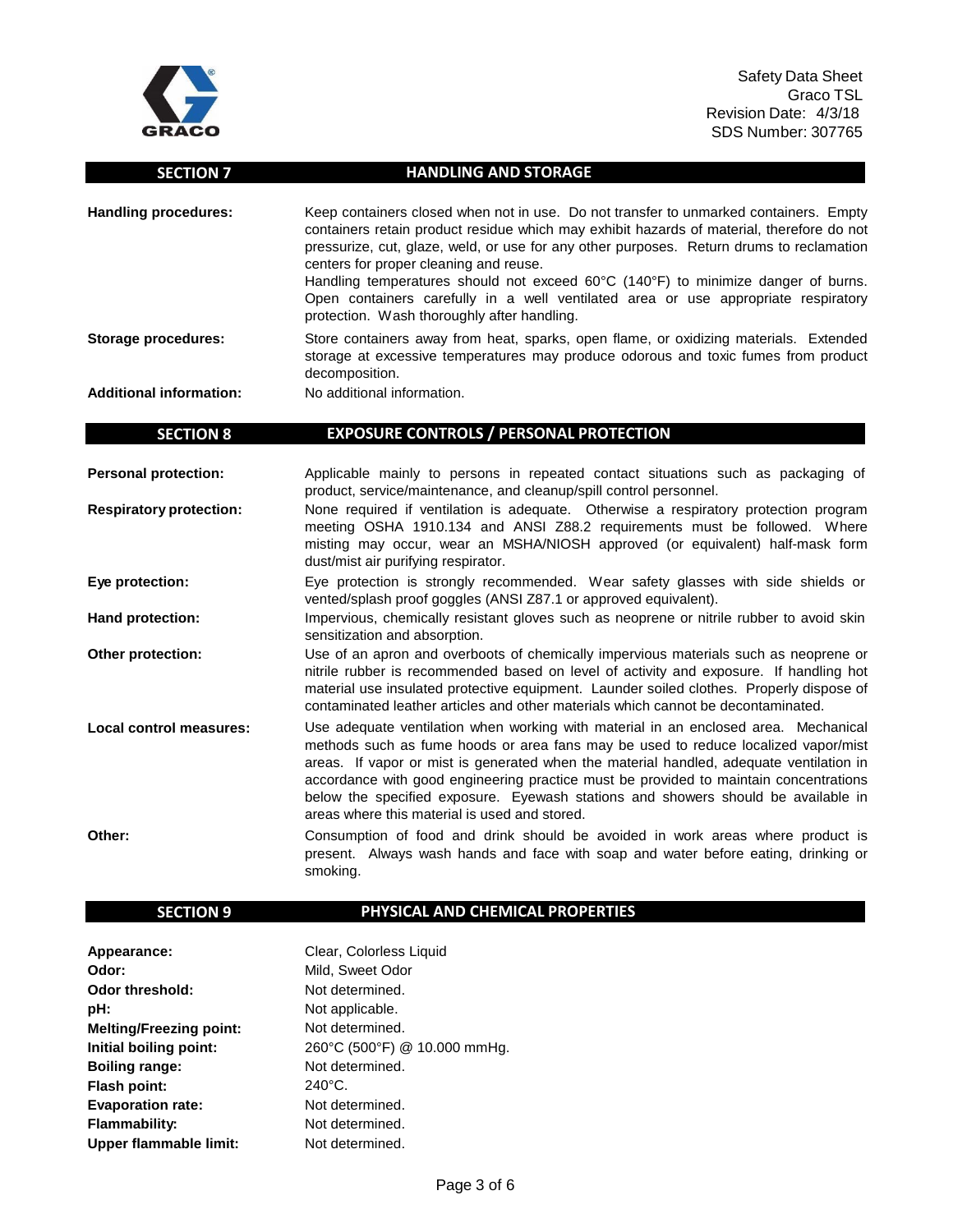

**Lower flammable limit:** Not determined. **Vapor pressure:** 0.100 mmHg @ 155°C **Vapor density:** Not determined. **Relative density:** 1.166 g/cm3 @ 15.6°C **Solubility:** Slightly Soluble in Water. **Partition Coefficient:** Not determined. **Auto-ignition temperature:** Not determined. **Decomposition temperature:** Not determined. **Viscosity:** 32 cSt at 40°C. **Other** VOC: 0-1%

### **SECTION 10** STABILITY AND REACTIVITY

| <b>Reactivity</b>                        |                                                                                                                                                                                  |  |
|------------------------------------------|----------------------------------------------------------------------------------------------------------------------------------------------------------------------------------|--|
| <b>Chemical stability:</b>               | Material is chemically stable at room temperatures and pressure.                                                                                                                 |  |
| Hazardous polymerization:                | Will not occur.                                                                                                                                                                  |  |
| <b>Conditions to avoid:</b>              | Avoid high temperatures and product contamination.                                                                                                                               |  |
| Incompatibility with other<br>materials: | Avoid contact with acids and strong oxidizing materials.                                                                                                                         |  |
| <b>Decomposition products:</b>           | Smoke, carbon monoxide, carbon dioxide, and other aldehydes of incomplete<br>combustion. Oxides of carbon, nitrogen, and sulfur; reactive hydrocarbons and irritating<br>vapors. |  |
| Other:                                   | Not applicable.                                                                                                                                                                  |  |

### **SECTION 11 TOXICOLOGICAL INFORMATION**

### **Acute toxicity (LD50) \*See note at the bottom of the section**

| Oral:                             | >5000 mg/kg                                                                                                                                                                                                       |
|-----------------------------------|-------------------------------------------------------------------------------------------------------------------------------------------------------------------------------------------------------------------|
| Dermal:                           | >5000 mg/kg                                                                                                                                                                                                       |
| Inhalation:                       | $>20.0$ mg/l                                                                                                                                                                                                      |
| <b>Skin irritation:</b>           | Non-irritant                                                                                                                                                                                                      |
| Eye irritation:                   | Non-irritant                                                                                                                                                                                                      |
| <b>Dermal sensitization:</b>      | Not expected to have a sensitizing effect.                                                                                                                                                                        |
| <b>Respiratory sensitization:</b> | Not expected to have a sensitizing effect.                                                                                                                                                                        |
| <b>Aspiration Hazard:</b>         | Not applicable                                                                                                                                                                                                    |
| <b>Chronic Toxicity</b>           |                                                                                                                                                                                                                   |
| Mutagenicity:                     | Not suspected of causing genetic defects                                                                                                                                                                          |
| Carcinogenicity:                  | Not suspected of causing cancer.                                                                                                                                                                                  |
| <b>Reproductive toxicity:</b>     | Not expected to have adverse effects on reproduction.                                                                                                                                                             |
| <b>STOT-single exposure:</b>      | Not expected to have adverse effects.                                                                                                                                                                             |
| <b>STOT-repeated exposure:</b>    | Not expected to have long term adverse effects.                                                                                                                                                                   |
| Other:                            | *All data in this section is based off calculations from Part 3 of the Globally Harmonized<br>System of Classification and Labelling of Chemicals (GHS) utilizing information from the<br>constituent components. |

### **SECTION 12 ECOLOGICAL INFORMATION**

| <b>Environmental toxicity</b> |               |
|-------------------------------|---------------|
| Fish:                         | $> 100$ mg/l. |
| Invertebrates:                | $> 100$ mg/l. |
| <b>Aquatic plants:</b>        | $> 100$ mg/l. |
| Microorganism:                | $> 100$ mg/l. |

Safety Data Sheet Graco TSL Revision Date: 4/3/18 SDS Number: 307765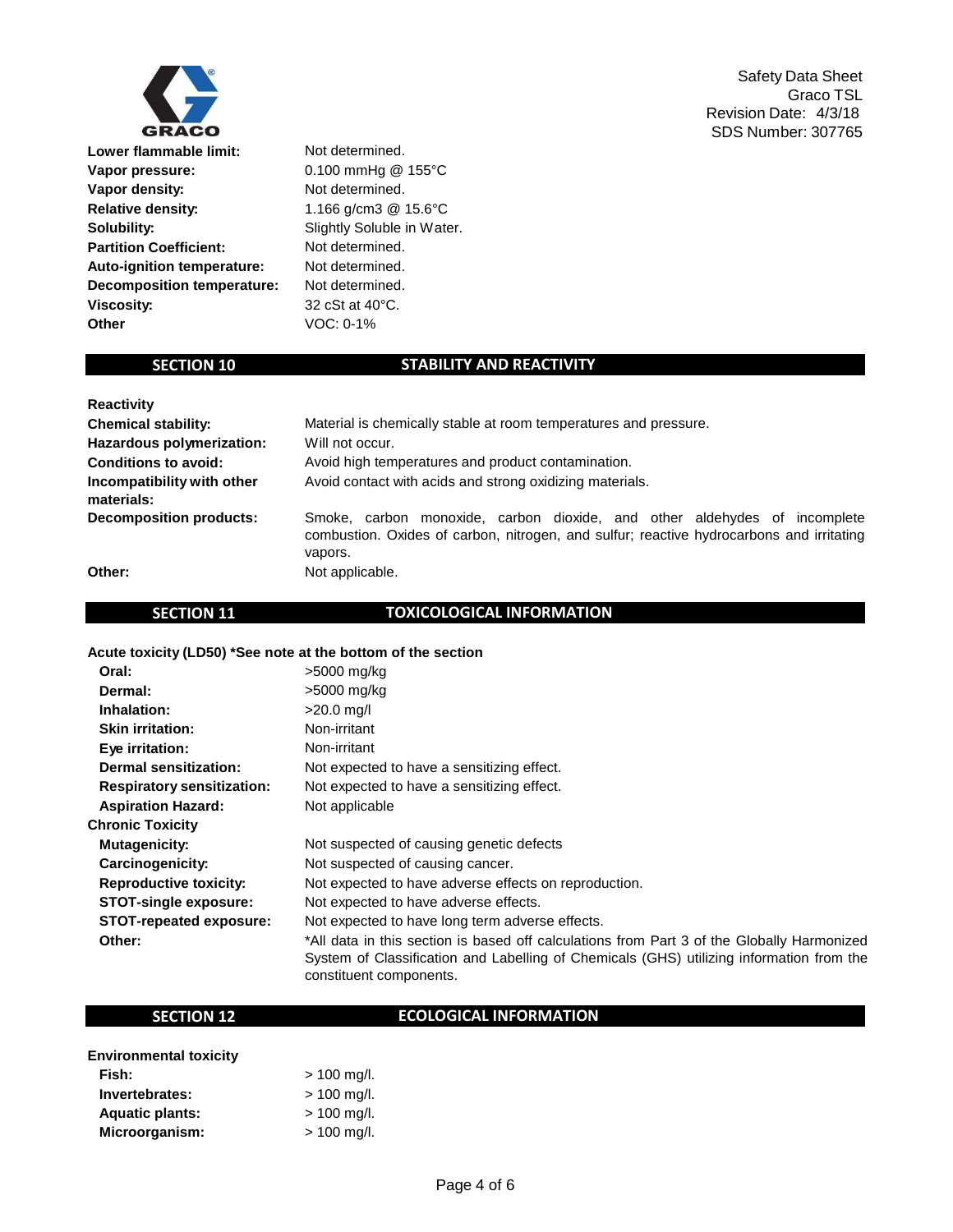

Safety Data Sheet Graco TSL Revision Date: 4/3/18 SDS Number: 307765

**Bioaccumulation:** Not determined. **Mobility in soil:** Not determined.

**Persistence/Degradability:** This product is not expected to be readily biodegradable.

**Other:** All classifications are based on calculations in Part 4 of the Globally Harmonized System of Classification and Labelling of Chemicals (GHS) utilizing information from the constituent components.

#### **SECTION 13 DISPOSAL CONSIDERATIONS**

**Waste disposal:** This product unadulterated by other materials can be classified as a non-hazardous waste. Depending on use, used product may be regulated. Dispose of in a licensed facility. Do not discharge product in to sewer system. Dispose of containers by crushing or puncturing, so as to prevent unauthorized use of used containers. Waste management should be in full compliance with federal, state, and local laws.

**Other** The transportation, storage, treatment and disposal of RCRA waste material must be conducted in compliance with 40 CFR 262, 263, 264, 268 and 270. Chemical additions, processing or otherwise altering this material may make the waste management information presented in this SDS incomplete, inaccurate or otherwise inappropriate.

#### **SECTION 14 TRANSPORT INFORMATION**

**Land Transport (DOT):** Not regulated for land transport. **Proper Shipping Name:** Not applicable. **Proper Shipping Name:** Not applicable. **Proper Shipping Name:** Not applicable. **Proper Shipping Name:** Not applicable. **Other:** Marine Pollutant: No.

**Land Transport (TDG):** Not regulated for land transport. **Sea Transport (IMDG):** Not regulated for sea transport. Air Transport (IATA): Not regulated for air transport.

#### **SECTION 15 REGULATORY INFORMATION**

**WHMIS:** Not Controlled.

This product has been classified in accordance with hazard criteria of the Controlled Products Regulations and the SDS contains all the information required by the Controlled Products Regulations.

| <b>Federal Regulation</b> |                                                                        |           |
|---------------------------|------------------------------------------------------------------------|-----------|
| Clean water act/oil:      | Not Determined.                                                        |           |
| <b>TSCA:</b>              | All components of this material are listed in the U.S. TSCA Inventory. |           |
| <b>Other TSCA:</b>        | Not applicable.                                                        |           |
| <b>SARA title III:</b>    | Section 302/304 extremely hazardous substances:<br>None.               |           |
|                           | Section 311, 312 hazard categorization:                                |           |
|                           | Acute (immediate health effects):                                      | NO.       |
|                           | Chronic (delayed health effects):                                      | NO.       |
|                           | Fire (hazard):                                                         | NO.       |
|                           | Reactivity (hazard):                                                   | <b>NO</b> |
|                           | Pressure (sudden release hazard):                                      | <b>NO</b> |
|                           | Section 313 toxic chemicals:                                           |           |

No components present are at or greater than the de minimis (minimum reportable) concentration requirements for reporting.